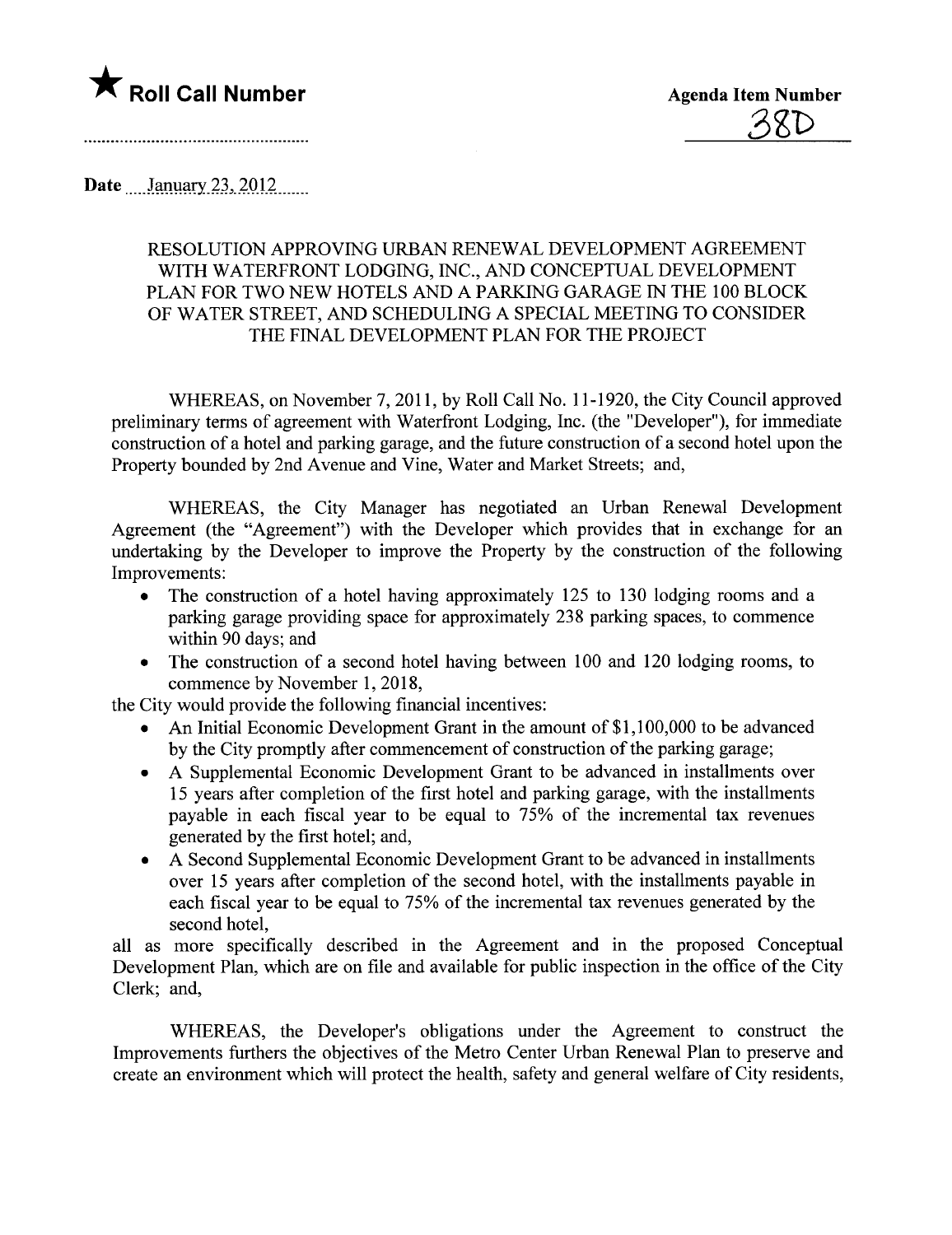



-2-

Date January 23, 2012

and maintain taxable values and employment opportunities within the Metro Urban Renewal Project Area (the "Project Area"); and,

WHEREAS, the economic development incentives for the development of the Improvements are provided by the City to Developer pursuant to the Urban Renewal Law and Chapter 15A of the Code of Iowa, and Developer's obligations under the Agreement to construct the Improvements, including the Parking Garage that wil accommodate more intensive redevelopment of the Property, will generate the following public gains and benefits: (i) it will advance the improvement and redevelopment of the Project Area in accordance with the Metro Center Urban Renewal Plan; (ii) it will encourage further private investment to reverse the pattern of disinvestment and declining property values in the surounding area; and, (iii) it wil further the City's efforts to retain and create job opportunities within the Project Area which might otherwise be lost; and,

WHEREAS, the construction of the Improvements is a speculative venture and the construction of the Parking Garage and resulting benefits would not occur without the economic incentives provided by the Agreement; and,

WHEREAS, City believes that the redevelopment of the Property pursuant to the Agreement, and the fulfillment generally of the Agreement, are in the vital and best interests of City and the health, safety, morals, and welfare of its residents, and in accord with the public purposes and provisions of the applicable state and local laws and requirements under which the project has been undertaken, and warrant the provision of the economic assistance set forth in the Agreement; and,

WHEREAS, the Urban Design Review Board has reviewed the level of financial incentives to be provided by the City pursuant to the Agreement and voted to recommend approval of the financial incentives; and,

WHEREAS, the Urban Design Review Board has also reviewed the Conceptual Development Plan for the Improvements and has recommended changes to the design of the parking garage and has raised concerns with, and recommended further review of, the exterior materials proposed for the two hotels; and,

WHEREAS, in response to the recommendations from the Urban Design Review Board the Developer has made further amendments to the design of the parking garage and provided further information regarding the exterior materials for the two hotels which have not been considered by the Board.

NOW THEREFORE, BE IT RESOLVED, by the City Council of the City of Des Moines, Iowa, as follows: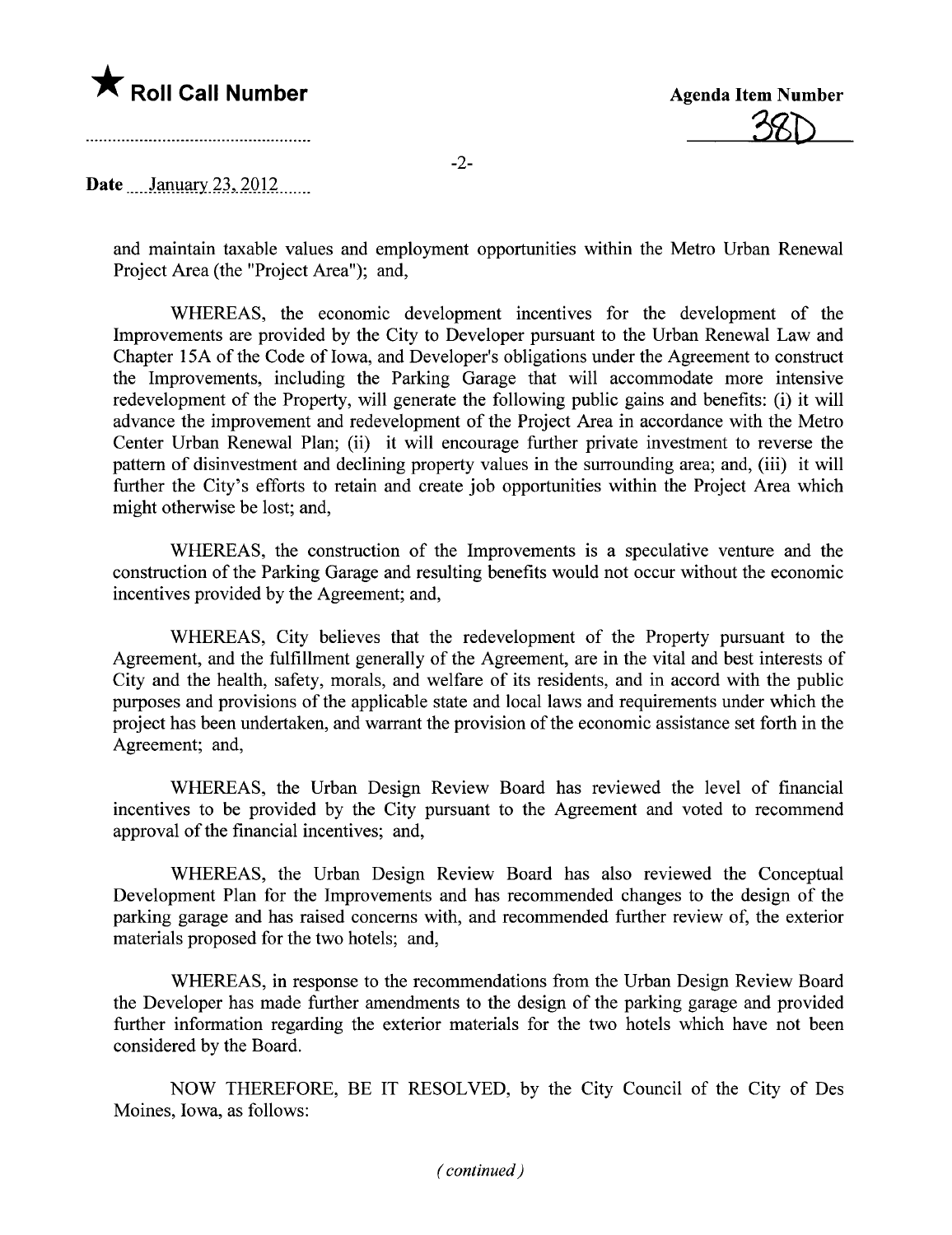



-3-

## Date  $January~23,2012$

- 1. The Conceptual Development Plan for the construction of the two hotels and garage as described above is hereby conditionally approved. This approval does not extend to the design of the parking garage and the exterior materials for the two hotels, which wil be further defined in a Final Development Plan.
- 2. The Final Development Plan showing the exterior materials and appearance of the two hotels and the parking garage is hereby referred to the Urban Design Review Board for further review and recommendation. The Board is asked to complete its review and to have a recommendation for consideration by the City Council by Friday, January 27th. The City Council hereby declares its intent to take final action on the Final Development Plan at the earliest opportunity.
- 3. The Urban Renewal Development Agreement between the City and Waterfront Lodging, Inc., described above is hereby approved. The Mayor and City Clerk are hereby authorized and directed to execute the Agreement on behalf of the City of Des Moines.
- 4. The Mayor and City Clerk are further authorized and directed to execute the Right of First Refusal, and the two Minimum Assessment Agreements in the forms and at the times established by the Agreement upon approval of the final form of each document by the Legal Department.
- 5. Upon requisition by the City Manager or the City Manager's designee, the Finance Department shall advance the installments on the Initial Economic Development Grant, and the Supplemental and Second Supplemental Economic Development Grants pursuant to Aricle 3 of the approved Development Agreement.
- 6. The City Council hereby approves the advance of fuds necessary to pay the Initial Economic Development Grant of \$1,100,000 pursuant to the Urban Renewal Development Agreement with Waterfront Lodging, Inc. The advance shall be treated as an internal loan to the special fud created pursuant to Iowa Code §403 .19 for the Metro Center Urban Renewal Tax Increment District. The internal loan shall be certified as an indebtedness payable from the said special fund, and shall be repaid from the tax increment revenues received with respect to the Metro Center Urban Renewal Area, as those funds become available.

$$
(\text{ Council Communication No. 12-} \oslash 38 \rightarrow)
$$